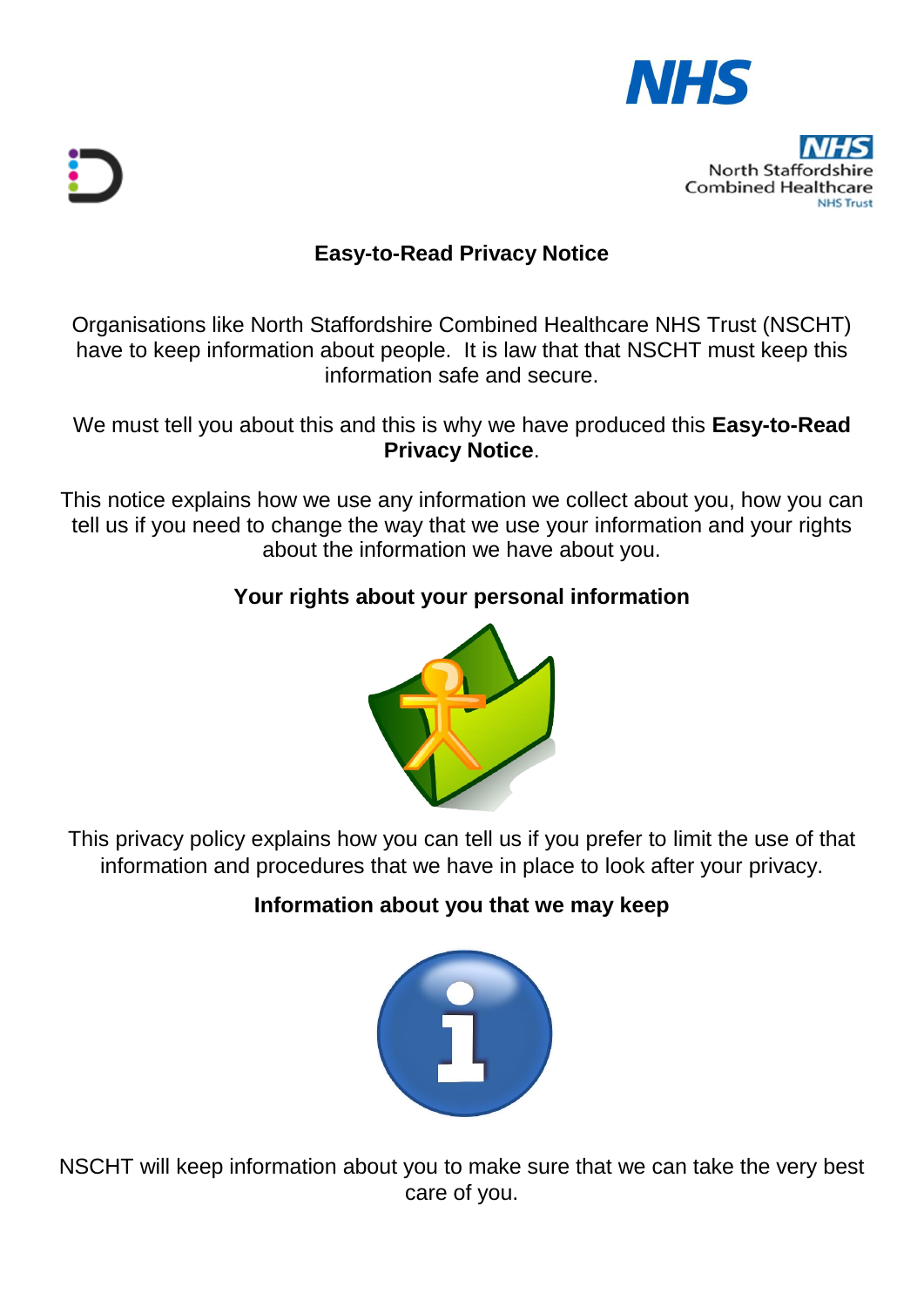

**North Staffo Combined Healthcare NHS Truct** 

# **Information about you that we may keep**



NSCHT **might** keep information such as:

- Your basic details e.g. name, address, date of birth, contact details
- What kind of help and support you might need
- Your likes and dislikes
- Details about your health (which we have to keep extra safe)

# **Information about your health that we will keep**



NSCHT will use your health information to:

- Choose the support, care, and services that you might need
- Keep you safe and healthy
- Help you find the right treatment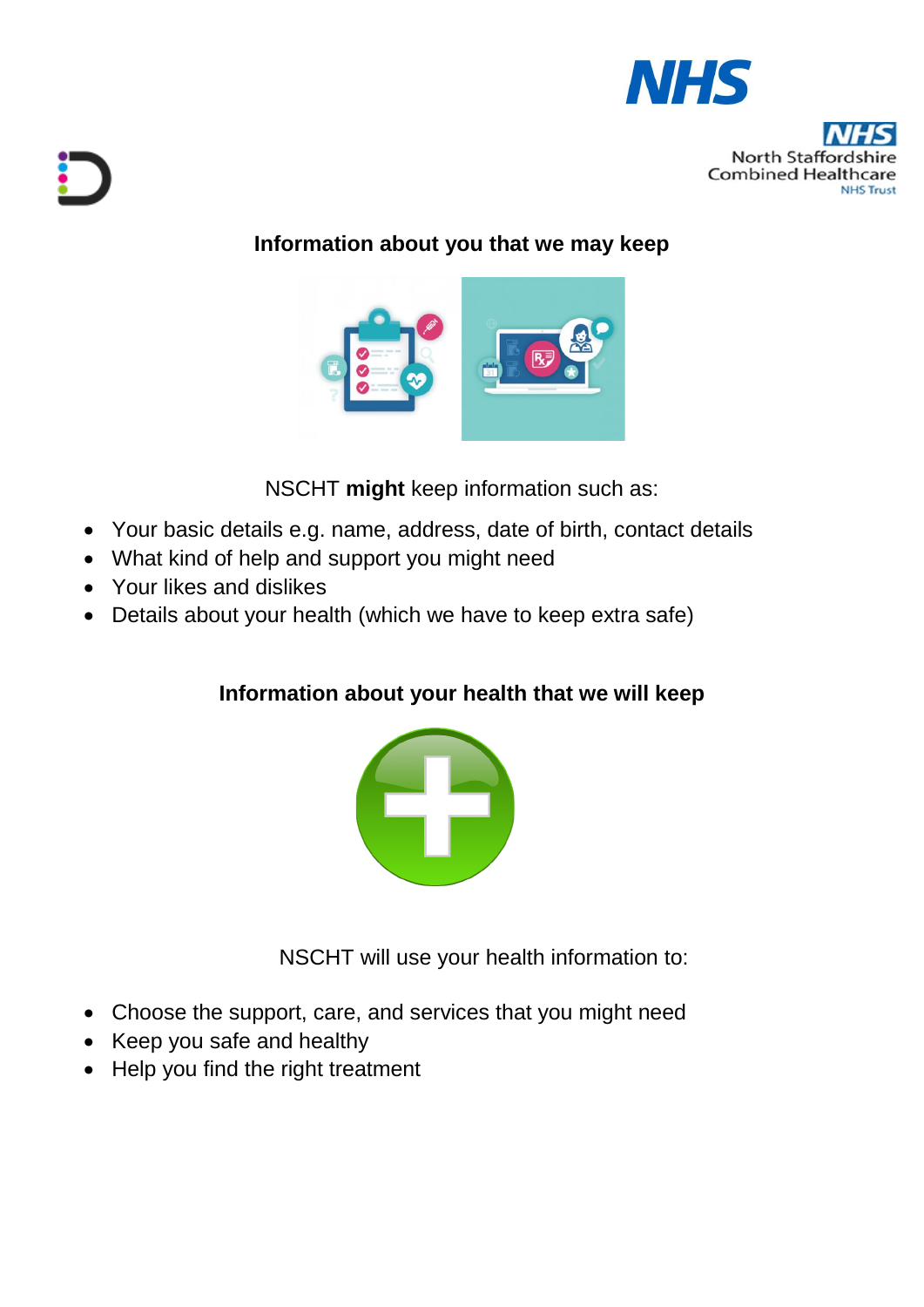





 NSCHT **must** follow strict rules when collecting, storing, or sharing information about you.

### **How we keep your information safe**



NSCHT will **always** keep your information private and safe.

The only people that we will let see your information are:

- People with permission like a member of your family who will support and help you to understand your records.
- People from any organisation whose job it is to help you.
- People who have the right to see it by law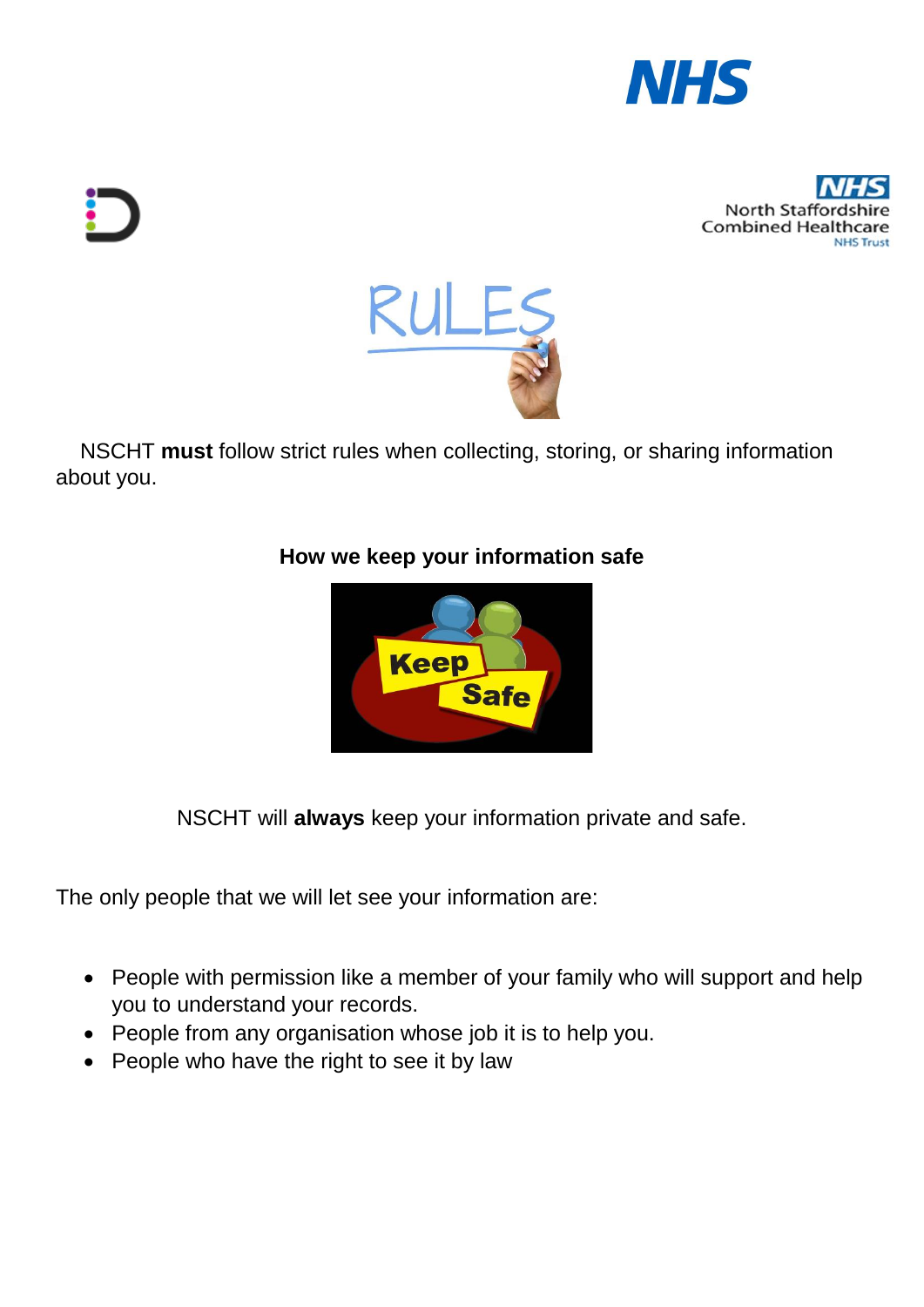



**People or organisations who may have a legal reason to see your information**



### **These include:**

- Healthcare professionals such as your GP, consultants at the hospital, community doctors and nurses, social workers, pharmacy staff etc.
- Your local council.
- The police or security services.

### **How long we keep your information for:**



- The amount of time we keep your information will be in line with how long the law says we must keep it for, and the rules set by other organisations.
- The amount of time we keep your information will depend on why it was needed in the first place.
- We will follow a Records Retention Policy, this will tell us how long we keep your information.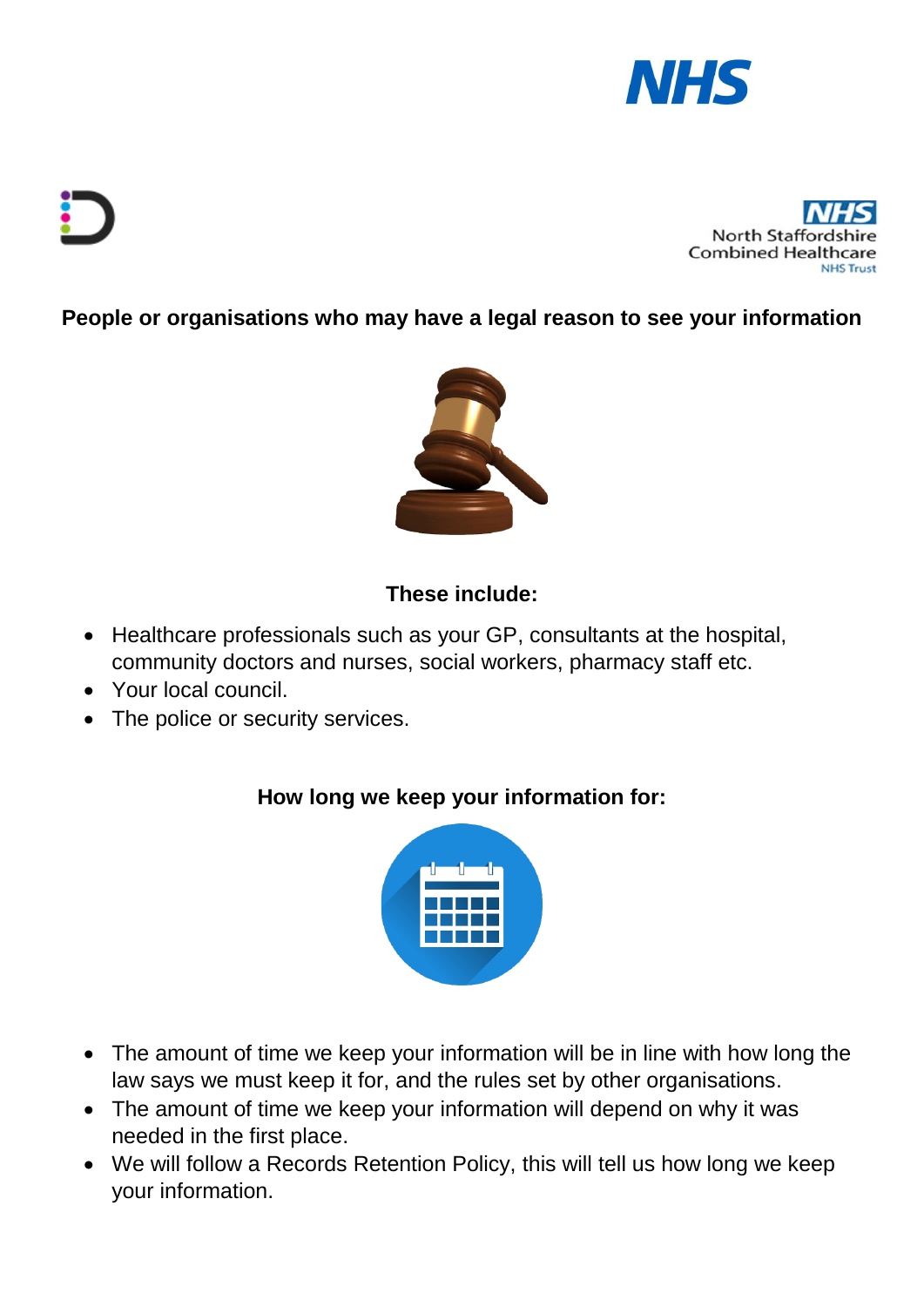



### **You have these rights when it comes to your information:**



- The information we keep about you is **yours**.
- We will make sure it is kept private and is only used properly.
- You can ask to see a copy of the information we have about you.
- If you think the information, we have about you is wrong, or has parts missing, you can ask us to correct it.



• If you think we have information about you that is no longer needed you can ask us to delete it. (But we will not be able to delete it if the law says it is still needed)

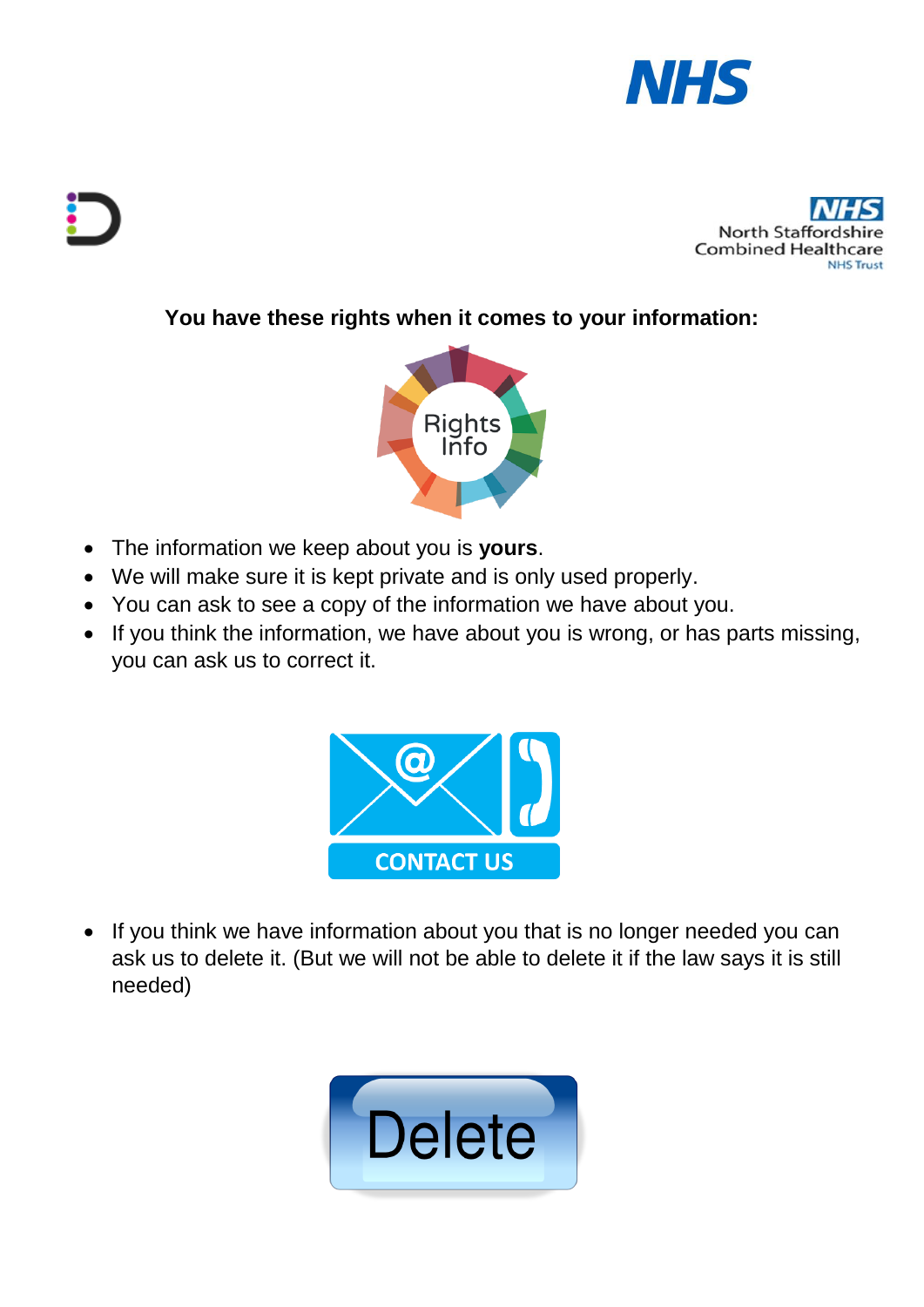



 You can ask us to stop some of the ways that we use your information, even if you do not want your information deleted.



 You can ask us to delete your information by withdrawing consent (consent is when you gave us the permission to use your information).



If we cannot do what you have asked us to do, or you need help then you can contact the **Data Protection Officer** 

**Liz Griffiths**, North Staffordshire Combined Healthcare NHS Trust, Lawton House, Bellringer Road, Trentham, Stoke on Trent, ST4 8HH

**TEL: 0300 123 1535**

**EMAIL: [liz.griffiths@combined.nhs.uk](mailto:liz.griffiths@combined.nhs.uk)**